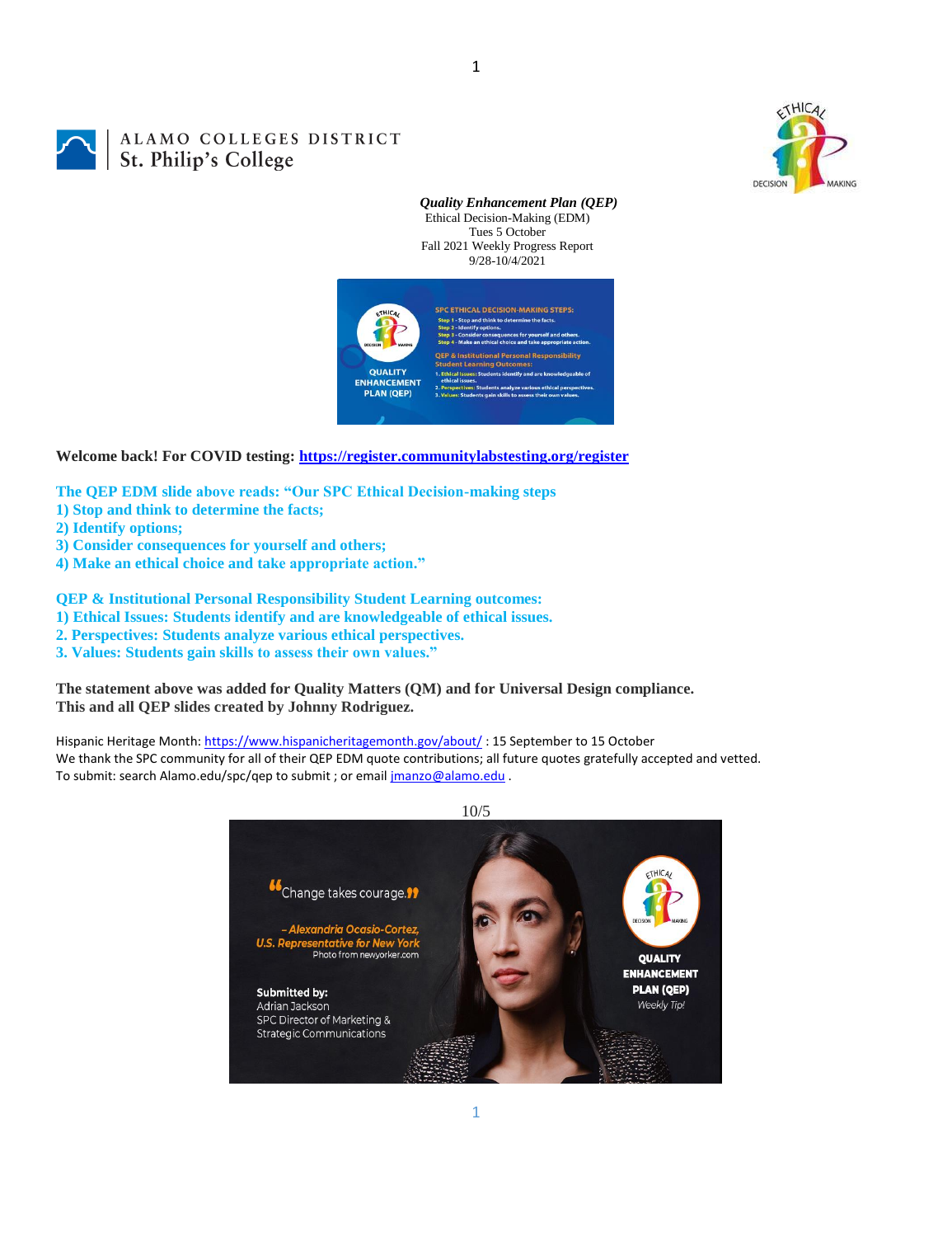## **Student Engagement**

*What Would You Do* **scenarios:** Dr. Angela McPherson Williams (Dr. Mac), Director of Student Success; Department of Student Life staff.

**Student Engagement Grants:** Fall planning: To continue our partnership with Bowden Academy, contingency plans include possible visits to Bowden Academy, and/or for SPC students to write a children's book using the [SPC QEP 4 step ethical decision-making process](https://mail.alamo.edu/owa/redir.aspx?REF=QPGGgOE-3HbbrbCAzqBFQWbtY3e2Gc0f0qSFld99-4hqZWSPr8DYCAFodHRwczovL3d3dy5hbGFtby5lZHUvbGluay8zYjg5NjQxMTY3MGY0YTZlYjU2MzNkNGFmNjE1OTBjNC5hc3B4) and identify an ethical issue, values, and perspectives of characters involved in the story. Kelli Rolland-Adkins, Irene Young. <https://www.alamo.edu/spc/admissions/pay-for-college/scholarships/seg/>

#### **National Two and Four Year Ethics Bowl competitions** <https://www.appe-ethics.org/regional-competitions>

**Case studies: [https://www.appe-ethics.org/assets/IEB\\_Documents/REB%20Cases%202021%20FINAL.pdf](https://www.appe-ethics.org/assets/IEB_Documents/REB%20Cases%202021%20FINAL.pdf) Cases dropped from the competition:** 2, 4, 6, 7, 13. **Texas Regional for Four Year Colleges and Universities (face to face; open to Two Year Colleges):** 

**Saturday, 13 November: St. Mary's University Regional.**

**Two Year (online, synchronous) College Bowl: Saturday 20 November: Santa Fe Community College**

**Community outreach: Early College and Dual Credit High school and Advisory presentations**

**Online version:** <https://www.loom.com/share/0ee25d0055a24b7ca781b4b700b13b01> **(8:44). Juan Morales, Automotive and Technology Instructor, Sidney Lanier High School students viewed prerecorded video and discussed scenarios and expectations. 1,061 viewings.**

**SACSCOC QEP 5 year report data analysis: Dr. Angie Mac, Dr. Melissa Guerrero, Gina Jasso, Dr. Reason (PSRI, administered by Iowa State University). Liz Castillo, Dr. Manzo. Logistics Meetings for SACSCOC 8/18-8/22 onsite visit preparations, Mondays, 4 pm. Liz Castillo, Dr. Manzo.**

### **Additional updates**

**Assessment Dates: PSRI-I F 8/20 – F 10/8; PSRI-II M 11/1 – F 12/10. Liz Castillo, Dr. Manzo. Email invitation to PSRI-I: Friday, 20 August. 11,911 students. Shanna Bradford, Garret Gowen (Iowa State University). Thurs 8/26: 272 respondents; Mon 9/27: 630 respondents. Additional reminder sent. Garret Gowen.**

> **Ongoing: Assessments of 1) Faculty Training; and 2) Community Outreach Dr. Melissa Guerrero, 2019-20 Director of Institutional Research**

**Faculty training events survey:** <https://survey.alamo.edu/Survey.aspx?s=439c10d5fbe14e7cafe541f73aba507b> **Advisory Board survey:** [https://survey.alamo.edu/Survey.aspx?s=6da0af8135f9419f86714b40432e72e0](https://mail.alamo.edu/owa/redir.aspx?C=ltSuwFrmmhFPV6kAmiCFHriyLNGIl0PeNuaCUMi1FWtl6dwQ6ubXCA..&URL=https%3a%2f%2fsurvey.alamo.edu%2fSurvey.aspx%3fs%3d6da0af8135f9419f86714b40432e72e0)

### **Upcoming Tasks, Events, and Initiatives**